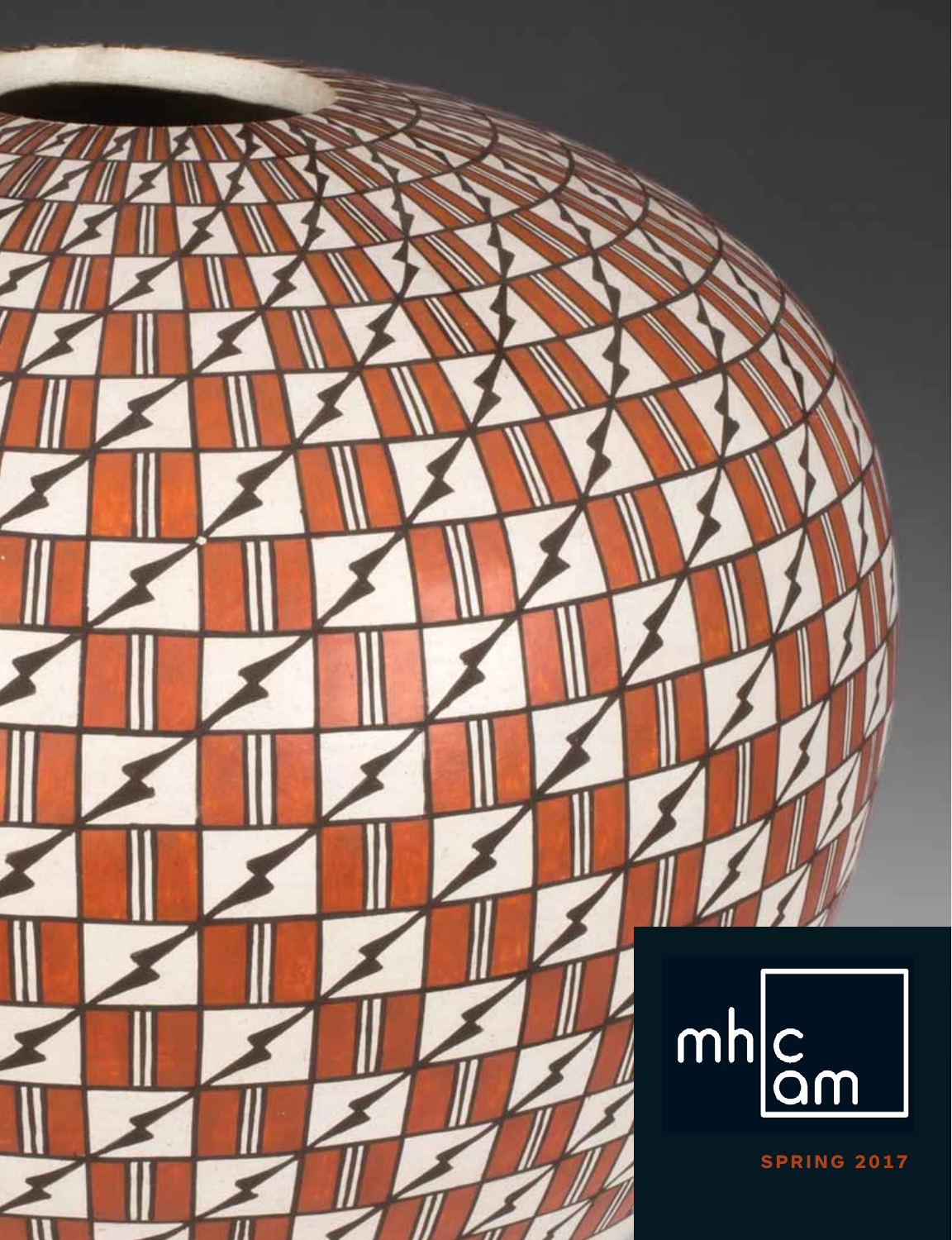# **Exhibitions**

#### *The Legend of the Lares*

January 24–May 28, 2017 Curated by Taylor Anderson '15

This exhibition is made possible by the Leon Levy Foundation, the Susan Davenport Page and Margaret Page Fales Art Fund, and the Susan B. Weatherbie Exhibition Fund. The opening program is made possible by the Louise R. Weiser Lecture Fund.

## *140 Unlimited: Recent Acquisitions in Honor of the Mount Holyoke College Art Museum's 140th Anniversary* Through May 28, 2017

This exhibition is made possible by the Susan B. Weatherbie Exhibition Fund, the Joyce Marcus Art Exhibition Fund, and with generous support from Rosamond (Class of 1963) and David Mack.



Kano Masamitsu (Japanese, d. 1765), *Six-fold screen with scenes from the Tale of Genji*, mid-18th century, opaque watercolor on paper, gold leaf, Gift of Florence Brugger (Class of 1922) in honor of the Centennial of the Alumnae Association, 1972.26.Q.PI, photograph Petegorsky/ Gipe (detail).

Cover image: Grace Chino (American, Acoma Pueblo, 1929-1994), *Seed Pot*, last quarter of the 20th century, earthenware with white slip and red and black pigment, Gift of Juli Shea Towell (Class of 1955) and Gil Towell, 2016.12.7 (detail). All photographs by Laura Shea unless otherwise noted.

# **Events**

## **"The Roman Lares, Gods of the Home and Journey"**

Lecture by Harriet Flower, Professor of Classics, Princeton University **Thursday, February 2 at 5:30 p.m.** In conjunction with the special exhibition *The Legend of the Lares* Gamble Auditorium Spring Opening Reception to follow

**"A Tale of Two Wolves"** Photographer Pete Muller in conversation with Jon Western,

of International Relations Gamble Auditorium Reception to follow

**Thursday, March 30 at 5:30 p.m.** Co-sponsored with the Department

Dean of Faculty





## **Joseph Allen Skinner Museum Spring Opening**

Join us for an afternoon of discovery and fun, including "Mysteries of History" challenge, prizes, and refreshments! **Thursday, April 27, 4:30–6:00 p.m.**

Joseph Allen Skinner Museum, 33 Woodbridge Street

#### **Art à la Carte Gallery Talk Series**

All talks begin at 12:20 p.m. and last for 30 minutes.

#### **Thursday, February 16**

"140 Unlimited: A Contemporary Look" Tricia Y. Paik, Florence Finch Abbott Director

### **Thursday, March 2**

"Monsters and the Meaning of a 12th-Century Capital" Michael T. Davis, Professor of Art History and Chair, Architectural Studies Program

#### **Thursday, April 13**

"The Tale of Genji in Four Seasons: from Cherry Blossoms to Playing in the Snow"

Sadako Ohki, The Japan Foundation Associate Curator of Japanese Art, Yale University Art Gallery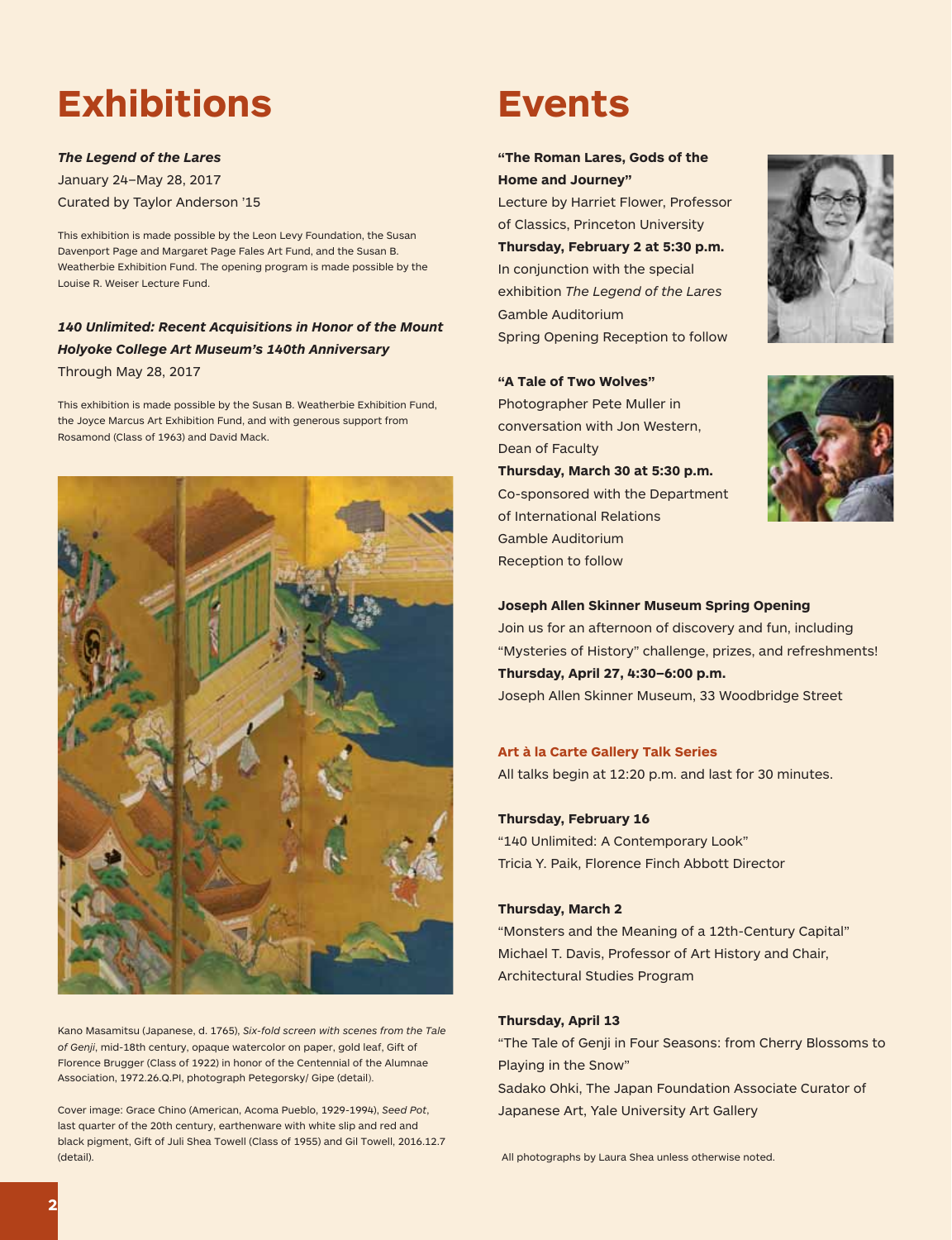### **Building on a Legacy**

It is with much enthusiasm and honor that I write this letter as the new Florence Finch Abbott Director of the Mount Holyoke College Art Museum. As my tenure began in the fall, I was fortunate to join the 140th anniversary celebration on November 11, 2016. It was a lively, memorable evening, well attended by students, neighbors, and members of MHC faculty and staff, including Acting President Sonya Stephens and Dean of Faculty Jon Western.

 Our showcase was the *140 Unlimited* exhibition, a stellar reinstallation of the galleries that features over 140 recent acquisitions and continues this spring. As many of you know, my predecessor John Stomberg tirelessly led the *140 Gifts* campaign, an impressive initiative that resulted in over 300 acquisitions made possible through the considerable generosity of our many supporters.

 The Museum's distinguished history and expanded collection were celebrated that evening, while our students brought great originality and vitality to the galleries. Our Student Guides led engaging tours while other students shared their own ekphrastic poems inspired by individual works on display. The evening concluded with a splendid roaming concert through the galleries; of special note was the choral finale featuring the work of alumna Linda Conway Correll George ('60).

 Indeed, it was a very auspicious start to my tenure here. Although it has been only a few months since I arrived at the College, I must say I already feel at home. The Museum staff and the broader Mount Holyoke College community have been very welcoming, making my transition seamless. While I have curated contemporary art for many years, I most enjoy working with an encyclopedic collection, such as MHCAM's, and creating connections across centuries and cultures. The Joseph Allen Skinner Museum also resonates with my interests, and thus I find our corresponding commitment to both art and material culture

meaningful and relevant. Through such distinctive resources and our esteemed Teaching with Art program, MHCAM actively enriches the lives of our students and surrounding community. It is ex-

actly the kind of museum where I want to be.

 As we embark on our next chapter, I would like to thank former directors Marianne Doezema and John Stomberg, and former curator Wendy Watson for their significant contributions. We would not be where we are today without their legacy. I would also like to share my gratitude to both past and current members of the Art Museum Advisory Board for their longstanding support and counsel, and in particular to Board Chair Susan Noonan ('82). And finally, I extend a heartfelt thanks to the talented, committed Museum staff for their tremendous work, and to Ellen Alvord, Weatherbie Curator of Education and Academic Programs, who served as the interim director with boundless energy and aplomb.

 I look forward to sharing my ideas with you in upcoming newsletters, and hope you will introduce yourself whenever you visit MHCAM—it would be an honor to personally welcome you!

Tricia Y. Paik, PhD Florence Finch Abbott Director

#### **IN THIS ISSUE**

4 **The Legend of the Lares** Taylor Anderson '15

6 **Recent Acquisitions in Contemporary Photography** Jaime Pagana

8 **Pueblo Potters: Tradition and Innovation** Aaron F. Miller, PhD

9 **Toni Morrison and the Visual Imagination** Ellen M. Alvord

10 **Mount Holyoke's Lost Museum** Aaron F. Miller, PhD

12 **Experimental Prints from the Ink Think Tank** Hannah W. Blunt

13 **Six-fold Screens Depicting the** *Tale of Genji* Kendra D. Weisbin

15 **140th Anniversary Celebration**

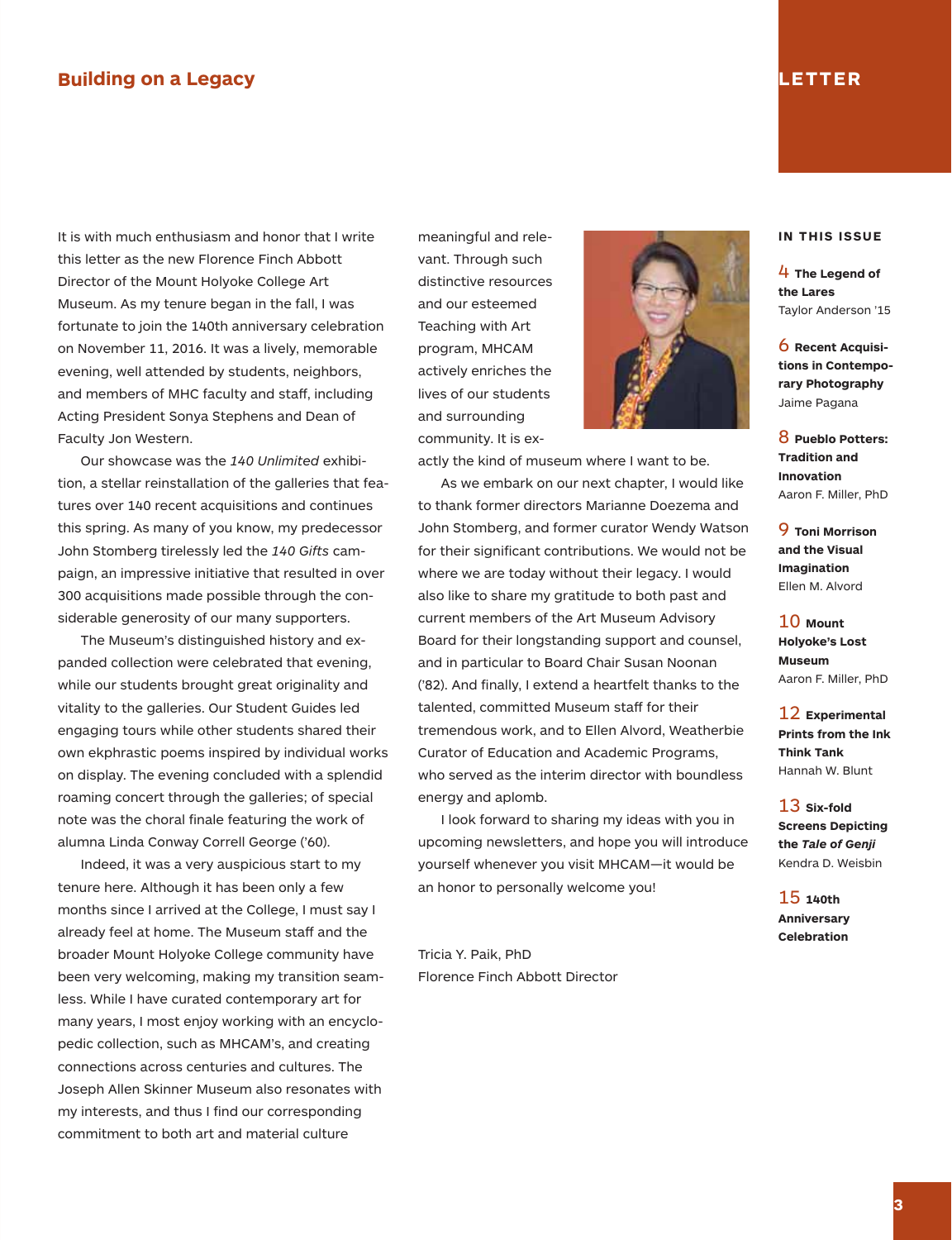## **ON VIEW The Legend of the Lares January 24–May 28, 2017**

Taylor Anderson '15, Art Museum Advisory Board Fellow (2015–2016)

Roman (Pompeii) *Lararium in the House of the Golden Cupids*, 1st century CE Photograph Paul Asman and Jill Lenoble, Flickr (https://www. flickr.com/photos/ pauljill/4144322890/)

#### Roman

*Lar holding a patera and cornucopia,* 1st– 2nd century CE Bronze Purchase with the Susan and Bernard Schilling (Susan Eisenhart, Class of 1932) Fund 2013.31

In the spring of 2010, an impressive group of Greek and Roman artifacts from the Yale University Art Gallery came to South Hadley for the sensational collaborative exhibition, *Reconstructing Antiquity.* Seven years later, the Anne Greer and Fredric B. Garonzik Family Gallery is once again home to a striking collection of objects from the ancient world. *The Legend of the Lares* brings together nearly 30 antiquities from ten different collections to explore Roman domestic religion and the cult of the Lares.

> Enigmatic and flexible deities, the Lares appeared in a variety of settings, most commonly the home. The *Lares Familiares* (household Lares) took the form of statuettes or painted figures and were trusted as guardian spirits to ensure the wellbeing of an entire *familia*—both the free and enslaved members of a household. Almost always appearing in pairs, the Lares are depicted as male youths in traveler's clothes. They carry symbols of virtue and abundance, including drinking horns and offering dishes. Every day the family paid the Lares worship, offering prayer and sacrifice, and greeting the household gods upon entering or leaving the



home. The Lares were also invoked during familial rites of passage including weddings, funerals, and coming-of-age ceremonies. The cult was widespread and thousands of representations of the Lares have been unearthed throughout Roman territories.

 Romans venerated the Lares at the *lararium,* a prominently positioned shrine and sign of the family's *pietas* (piety and devotion to the gods). *Lararia* have been found in all manner of Roman dwellings and most took the form of a wall niche, an *aedicula* (a miniature temple such as the one above), or a painted image on the wall. Every lararium included images of gods and a place for offering, but no two were identical. An assortment of other deities and important figures, collectively known as the *Penates* (guardians of the pantry), accompanied the Lares within the shrines. These statuettes varied in size, material, and quality of craftsmanship and were likely accumulated over generations.

 Just as the lararium was the focal point of Roman household religion, the principal feature of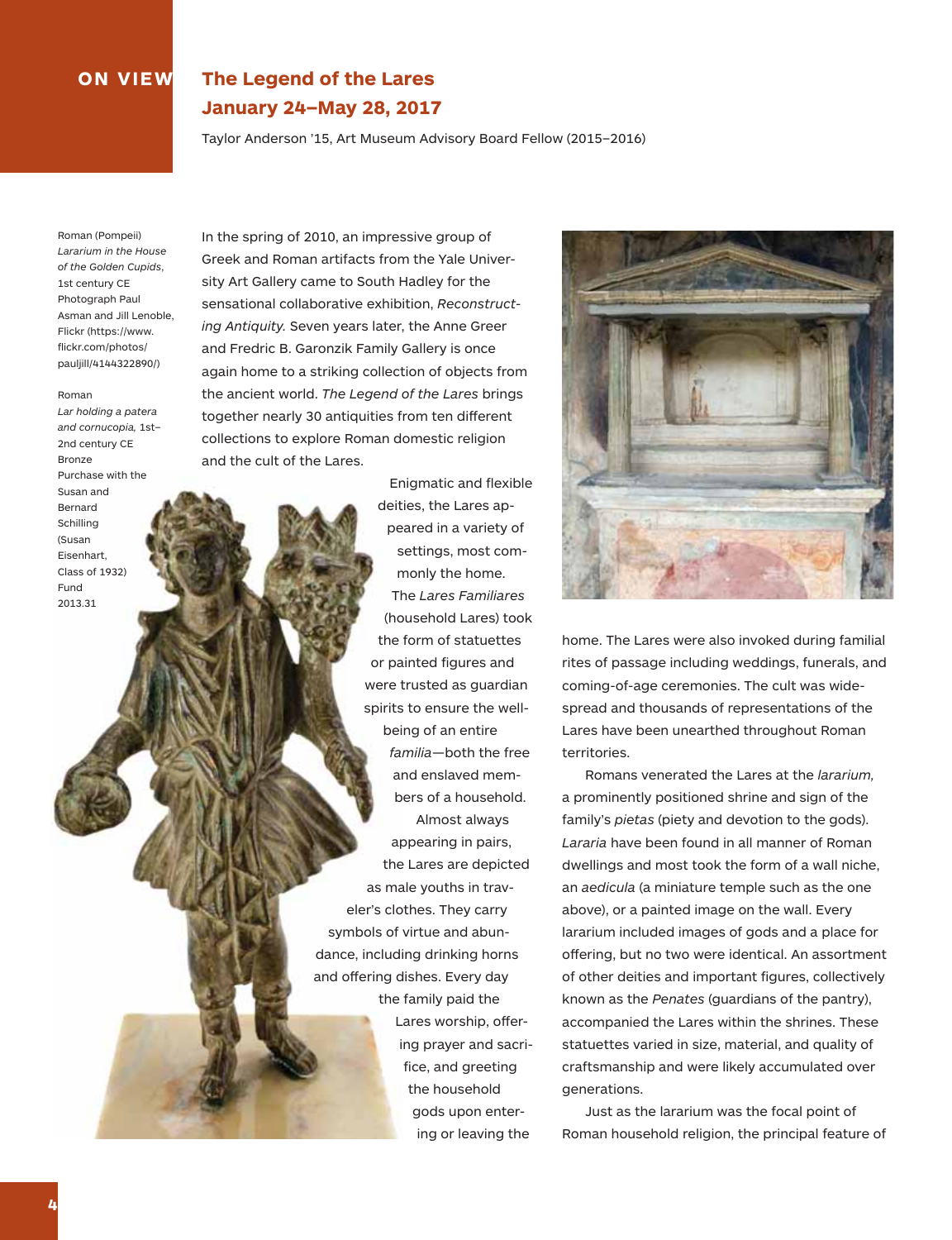The Legend of the Lares is a recreated aedicula **Chami**ne highlights from the MHCAM collection **ON VIEW** lararium, fashioned after a well-preserved shrine at the so-called House of the Golden Cupids in Pompeii. The Museum's own Lar is displayed inside the shrine, which provides a frame of reference for visitors and aids their visualization of the setting in which the Lar originally appeared.

 A selection of statuettes that reflect the diversity found among ancient Penates occupies the Museum's lararium. *Lar holding a patera and cornucopia* stands beside Olympian gods and goddesses including Mercury, Venus, and Jupiter (below, right). A bust of the Egyptian fertility goddess Isis (below, left) and a representation of a Gallo-Roman warrior god reflect the incorporation of foreign deities. Mortal figures also appear, specifically a statuette of a sacrificial bull and a portrait of the notorious first-century CE emperor Gaius, more commonly known by his childhood nickname, Caligula. At the heart of the assembly is the ancestral *genius,* a toga-clad figure personifyin a new context as well as see objects from the permanent collection that have never before been on view. Antiquities from the Colby College Museum of Art, Frances Lehman Loeb Art Center, Harvard Art Museums, Mead Art Museum, Princeton University Art Museum, Smith College Museum of Art, Wadsworth Atheneum Museum of Art, and Yale University Art Galleries are on display at MHCAM for the first time. Finally, a number of beautiful antiquities are on loan from a private collection in New York. Together, these objects illuminate the cult of the Lares, gods that were not only a central component of domestic religion, but also a fundamental part of Roman life.

*This exhibition is made possible by the Leon Levy Foundation, the Susan Davenport Page and Margaret Page Fales Art Fund, and the Susan B. Weatherbie Exhibition Fund.* 

—————————————————————————————



 In addition to the MHCAM Lar, the exhibition features several other bronze Lares, allowing for an analysis of the similarities and differences in the depictions of the household gods. Tools of domestic worship, including libation bowls, oil lamps, and incense burners illustrate religious rituals. Commonplace objects that were dedicated to the Lares during special ceremonies are also on view. The exhibition boasts an exquisite marble bust of Augustus, facilitating an exploration of the first emperor's dramatic program of religious reform and the public cult of the *Lares Augusti* (guardians of the crossroads in the city of Rome).

 *The Legend of the Lares* gives visitors the opportunity to



Roman *Bust of Isis* 2nd century CE (Hadrianic period, 117– 138 CE) Bronze Purchase with the Nancy Everett Dwight Fund and the Psi Omega Society Fund in honor of Mary Gilmore Williams (Class of 1885) 1965.10.C.G

Roman *Standing figure of Jupiter*  ca. 370–360 BCE (original); 1st–2nd century CE (copy) Bronze with inlaid copper and silver (proper right nipple) Yale University Art Gallery Gift of Ruth Elizabeth White 1988.80.12 Photograph Yale University Art Gallery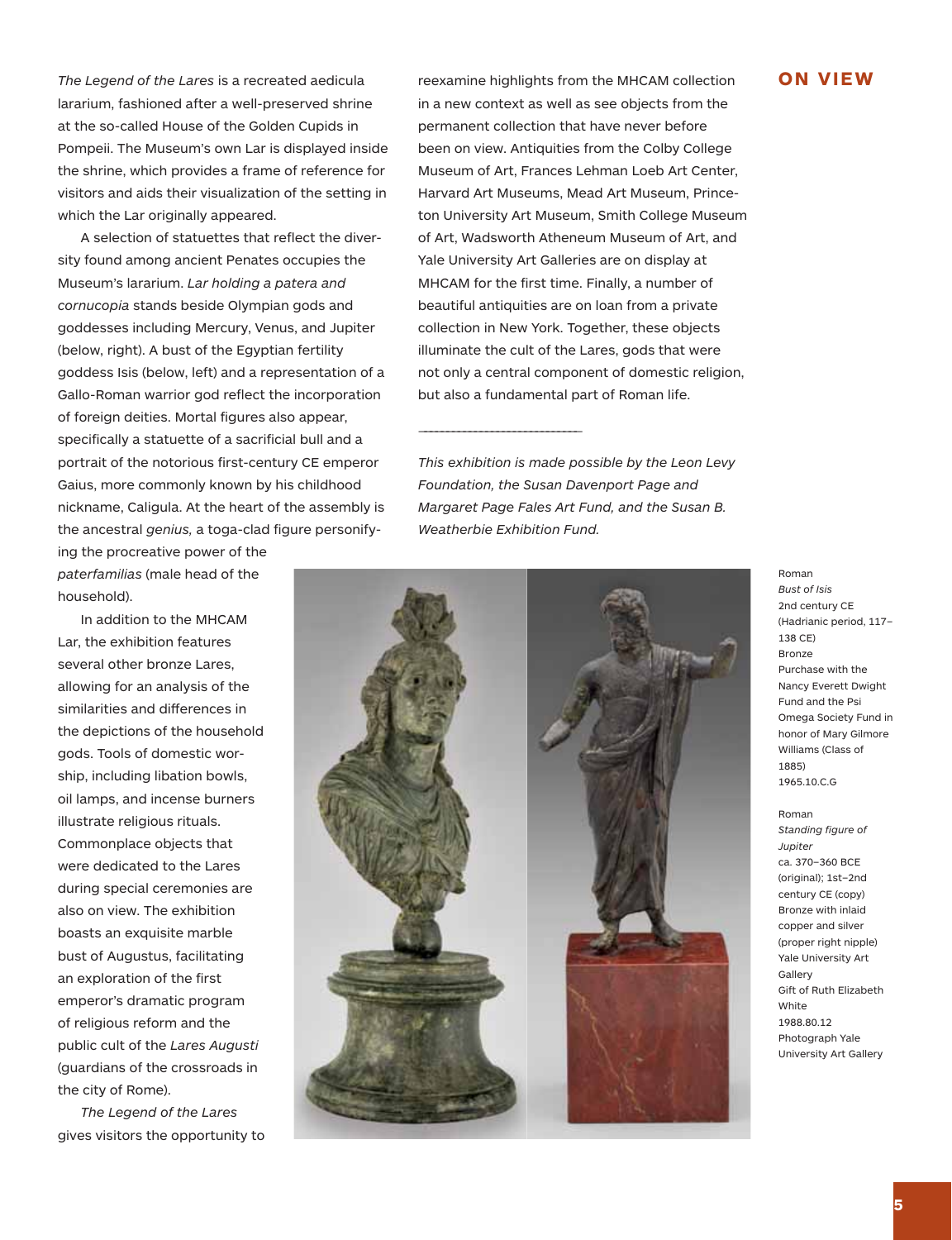## **ON VIEW 140 Unlimited Recent Acquisitions in Contemporary Photography Through May 28, 2017**

Jaime Pagana, Curatorial Assistant

The *140 Gifts* campaign, initiated in 2011, has brought in more than 300 gifts in honor of the Museum's milestone anniversary. Contemporary photography accounted for a sizeable portion of these gifts, and will be prominently featured in the second iteration of *140 Unlimited*'s modern and contemporary installation in the Harriet L. and Paul M. Weissman Gallery.

 Rowan Renee's photograph *Ahnika Delirium* is one of two recent purchases from the American artist's series, *Z.* The series comprises portraits of cis-gender, transgender, genderqueer, and gender-nonconforming individuals reclining nude on furniture evocative of silken Victorian parlor rooms. For their (the artist's preferred pronoun) photographs, Renee uses the antiquated photographic medium ambrotype, a variant of the wet plate collodion process. Like earlier daguerreotypes and modern Polaroids, ambrotypes are unique and one-of-a-kind, and their near-instant return made them a popular medium for portraiture in the mid-19th century.

Rowan Renee (American, b. 1985) *Ahnika Delirium*, from the series *Z*, 2015 Silver on glass (ambrotype) Purchase with the Ann Nelson Behrman (Class of 1954) Art Acquisition Fund 2015.21.2

Richard Learoyd (British, b. 1966) *Nancy Recovered*, 2011 Unique Ilfochrome photograph Promised Gift of Renee Conforte McKee (Class of 1962) 2015.L4 © Richard Learoyd, image courtesy Fraenkel Gallery, San Francisco

 Ambrotypes are a difficult and messy endeavor, however, requiring the photographer to



prepare and expose wet plates in the span of about ten minutes. The resultant flaws—the dents, smears, drips, and cracks—and the images' smoky presence appear to us today as haunting and moody. Smeared silvery material runs across the surface like rain down a windowpane. But Ahnika Delirium's gaze comes through as confident and unabashedly seductive. The reclining nude has a long history in figural representation, but one that belongs almost exclusively to male viewers of female subjects. In Renee's series, the exchange of queer bodies in a vernacular specific to heteronormative male gazes attempts to undermine a history of representation waged on gendered lines. Combined with a process embracing singularity, chance, and alterity, their photographs bring into view the fluidity and fragility of concepts of gender and representation alike.

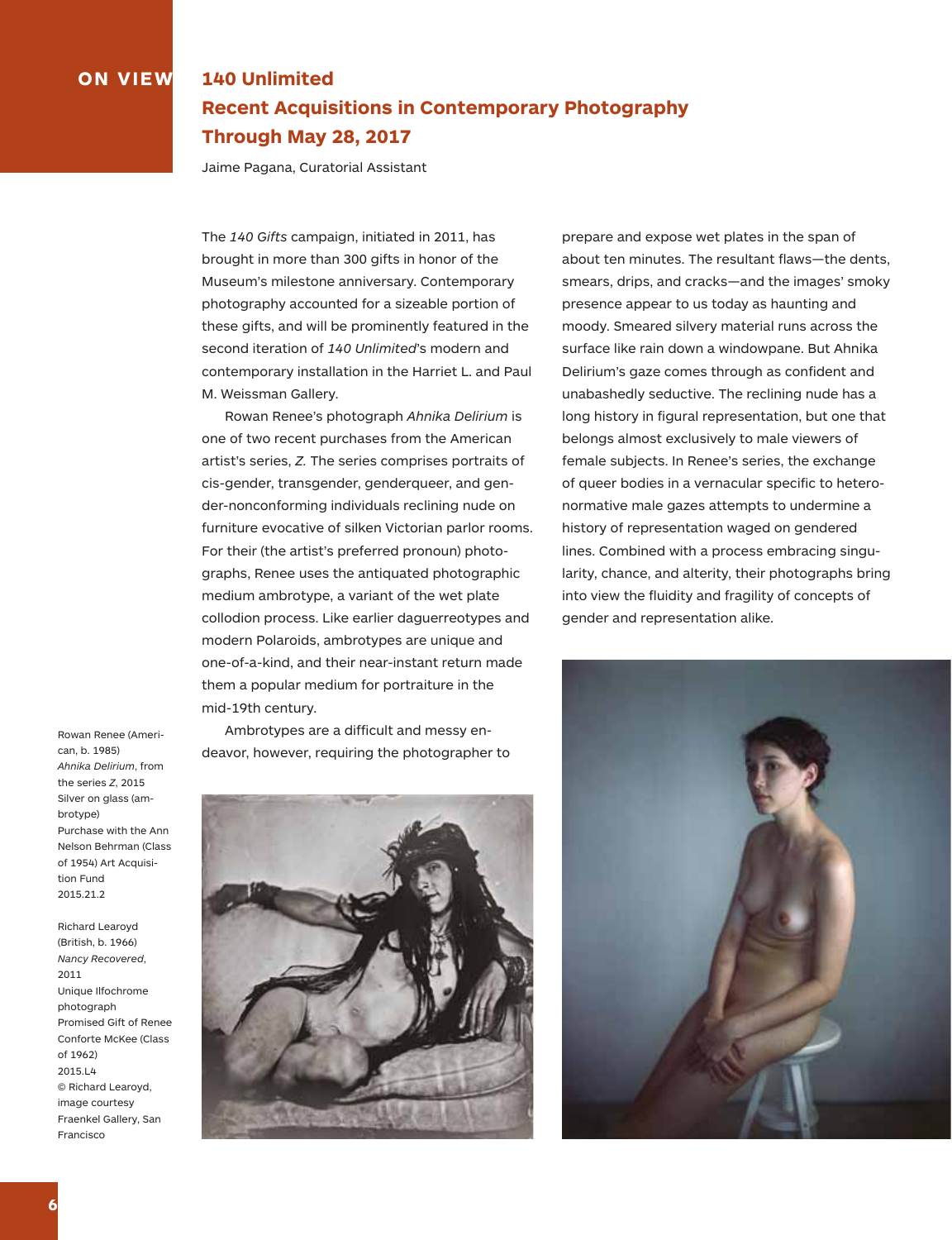Also on view for the first time is British photographer Richard Learoyd's *Nancy Recovered*, a promised gift of alumna Renee Conforte McKee ('62). Just slightly larger-than-life, the sitter in Learoyd's photograph eerily shifts between illusion and presence—an effect enhanced by the photograph's vivid clarity. This effect can be attributed to Learoyd's use of a camera obscura, a room-sized apparatus in which a scene from outside is projected on one wall through a lens



John Willis (American, b. 1957) *Victoria Chipps, of the Horn Chipps lineage of medicine men, on her ninetieth birthday with her great-granddaughter*, 2005 negative/ 2012 print Peiziographic pigment archival inkjet print on Hannamuele Photo Rag paper Gift of Richard S. and Jeanne Press 2014.37.1 © John Willis, www.jwillis.net

mounted on an adjacent wall. To create his prints, Learoyd positions a large sheet of Ilfochrome positive paper on the wall opposite the lens and on it captures his subjects posed in an adjoining studio. Without the intermediary of film, the images are completely grainless and startlingly lifelike—better, even. Every pore, hair, and mole seems to vault from the print's surface. And without a film negative, his photographs, like Renee's, are oneof-a-kind—as unique as a drawing or painting.

 Learoyd does not privilege perfection or purity, and the title, *Nancy Recovered*, is deliberately obscure. He shows in full view Nancy's stretch marks, blackheads, and rogue hairs. Blood pools in blue, bulging veins in her hands and wrists, like the thoughts in her eyes. Nancy Gryspeerdt posed for Learoyd throughout her twenties, before which they were unacquainted. She wrote recently about her experience in a monograph of Learoyd's photographs, *Day for Night* (Aperture, 2015): "I see the fixedness and anonymity. But of course I also see the moment when the picture was taken, and often the pictures are evidence of the instability, excitement, or trauma of that period."

 Four recently acquired photographs by John Willis depict with unflinching candidness a view of contemporary life on the Pine Ridge Reservation in South Dakota. These photographs were given by Richard S. and Jeanne Press and are part of a

larger series titled *A View From the Rez* begun in the early 1990s. Willis is the Founding Director of the In-Sight Photography Project in Vermont, which provides photography courses at no cost to underprivileged youth. Since 2003, Pine Ridge has been host to In-Sight's summer program, Exposures, bringing together youth from all over the United States to collaborate and learn photographic skills.

 Willis's photograph of Victoria Chipps—daughter-in-law of Horn Chips, a medicine man and lifelong friend of Crazy Horse—shows an elderly woman on her ninetieth birthday slouched in a chair, withdrawn and despondent. Before her death in 2009, Chipps witnessed nearly a century of conflict on the Reservation over land rights and governance. Today Pine Ridge remains the poorest reservation in the U.S. Unemployment is over 80% and the rates of mortality, suicide, depression, and alcoholism more than double those anywhere in the country. Willis's photographs of Pine Ridge show a community devastated by U.S. expansionism, whose existence is continually threatened by U.S. policy. Together these acquisitions reveal significant changes in contemporary photography and the profound commitment of photographers to increasing the visibility of persons too long kept out of view.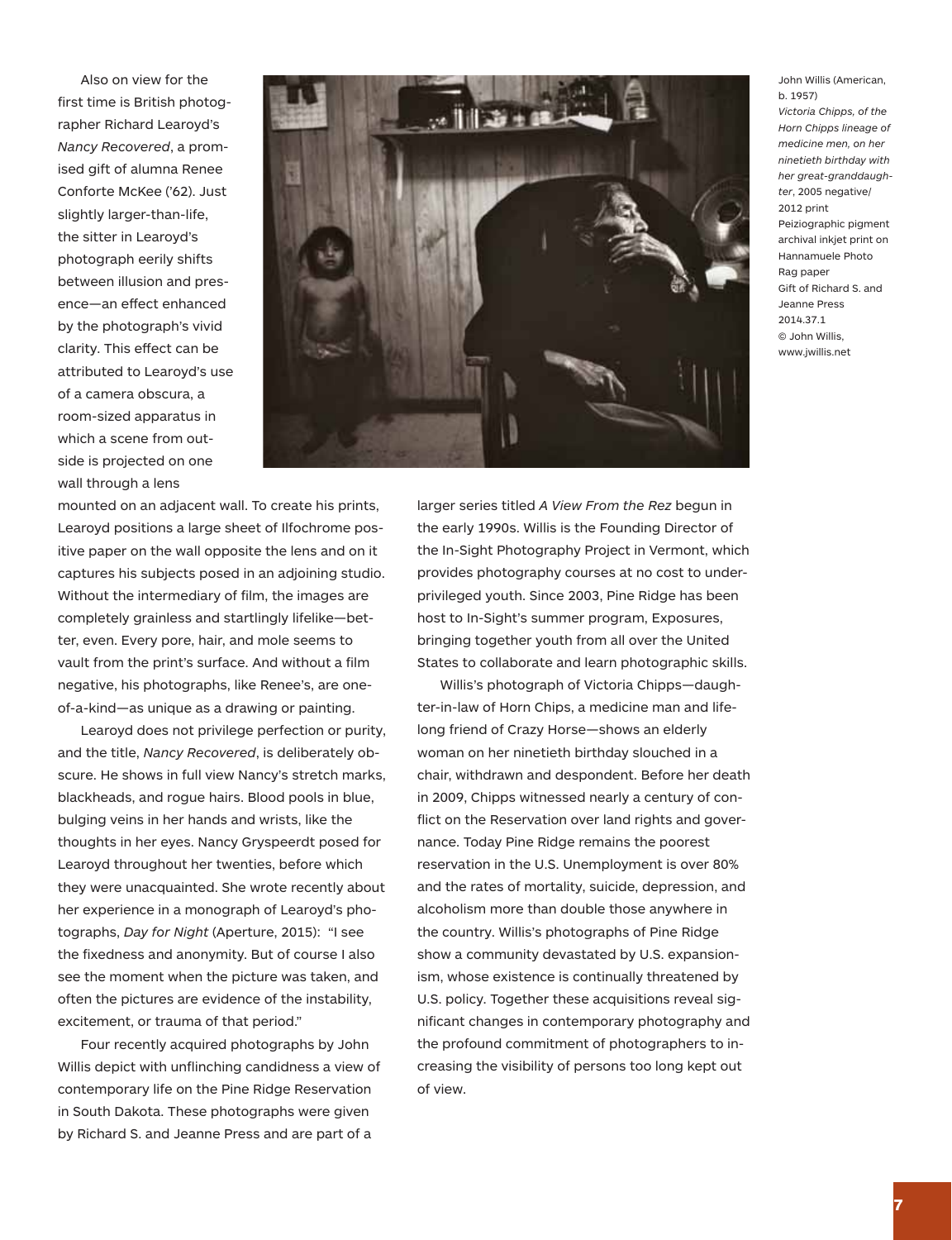## **ON VIEW 140 Unlimited Pueblo Potters: Tradition and Innovation Through May 28, 2017**

Aaron F. Miller, PhD, Associate Curator of Visual and Material Culture

Verna L. Nori (Class of 1932), ca. 1932 Archives and Special Collections, Mount Holyoke College RG 27.1

Laguna Pueblo *Jar (olla)*, late 19th century Earthenware with white slip and brown and orange pigment Joseph Allen Skinner Museum, Mount Holyoke College SK K.113

Acoma Pueblo *Jar (olla)*, early 20th century Earthenware with white slip and red and black pigments Gift of Mary Ann Searles Weiss (Class of 1963) in memory of Jessie Bartholomew Searles (Class of 1933) and Verna L. Nori (Class of 1932) 2009.19.1

As Mount Holyoke College Art Museum exhibitions and classes increasingly utilize objects made by indigenous Americans, it is crucial to also engage with the people and stories from those communities both past and



present. The life of one Mount Holyoke alumna, Verna Nori ('32), repeatedly intersects with the stories of the ceramics now on view in the Gump Family Gallery.

 In the late 1920s Nori left her home at Laguna Pueblo, New Mexico and traveled to Massachusetts with plans to become an elementary school teacher. Not a great deal is known about Nori's experience at the College and what it may have been like for her as an indigenous person of color at the time. From the guest log we know that while at Mount Holyoke, Nori visited the newly opened Joseph Allen Skinner Museum in the winter of 1932. Inside, she saw objects from the communities surrounding her home of Casa Blanca, Laguna and may have even seen the large water vessel



from her own Pueblo community (left). What did she think of its inclusion in a Museum like Skinner's?

Nori's connection to MHC and its collections does not end there. The neighboring Pueblos of Laguna and Acoma have a shared history; the

*olla* (jar, below) with the parrot feather motif currently on view in the Gump Family Gallery belonged to Nori's own grandmother. In March of 1934, Nori's classmate, Jessie Bartholomew Searles ('33) stopped to get gas west of Gallegos, New Mexico and inquired after Nori with the owner. After consulting with some of his employees, it turned out that she lived just down the road. At her home, Searles learned from Nori's cousin that she was away teaching at an "Indian school" (a dayschool at Santo Domingo Pueblo).<sup>1</sup> Nori's grandmother, a "very old lady . . . dripping turquoise jewelry" gave Searles the parrot feather motif bowl.2 Searles's daughter, Mary Ann Searles Weiss ('63), gave the vessel to MHCAM in 2009.



 Through gift-giving that has spanned nearly a century, the Museum's collection of southwestern ceramics continues to grow. The most recent gift by Juli Shea Towell ('55) and Gil Towell has begun to fill in key gaps both temporally and geographically related to these important centers of ceramic innovation. From the historic to the contemporary, Puebloan art is flourishing at MHCAM.

1. *Annual Report of the Department of the Interior,* Government Printing Office (Washington, 1933), 79.

2. Letter from Jessie Bartholomew Searles ('33).

—————————————————————————————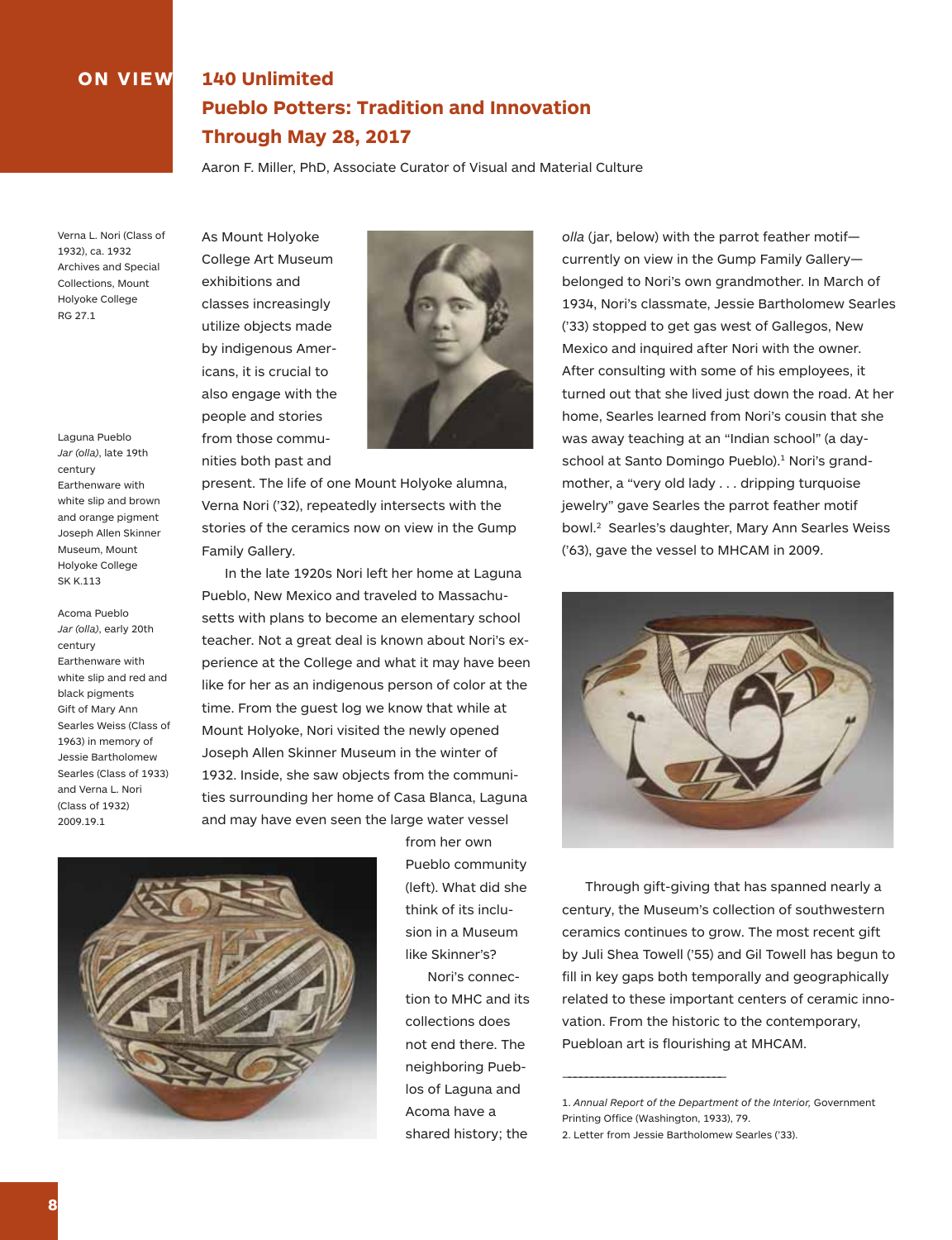## **Toni Morrison and the Visual Imagination**

Ellen M. Alvord, Weatherbie Curator of Education and Academic Programs

## **TEACHING WITH ART**

*140 Unlimited* has inspired fresh ways of using the Museum as a space for faculty and students to interact with the collection. The influx of so many recent acquisitions, including global contemporary art and important works by women and artists of color, has opened up new possibilities for connecting with a range of thematic course topics.

 For instance, this past fall, Assistant Professor of English Kimberly Juanita Brown decided to spend a full three-hour session at the Museum with her upper-level seminar on the writings of the great American novelist Toni Morrison. She believed the new selections on view throughout the Museum would create rich opportunities for activating what she refers to as her students' "visual imagination," conjuring evocative parallels with Morrison's writings and ideas.

 Visiting the Museum on a warm October day, the students were asked to find visual analogies with the novels they had been reading and to be guided in particular by Morrison's compelling work of literary criticism *Playing in the Dark: Whiteness and the Literary Imagination*. As the students fanned out into the galleries, they gravitated to works with powerful black-and-white aesthetics like Carrie Mae Weems's *I Looked and Looked and Failed to See What So Terrified You* and Arthur Rothstein's 1937 photograph *Girl at Gee's Bend*. They even found images that resonated with specific characters, one student seeing David Driskell's *Woman with Bird* (illustrated, p. 12) as an incarnation of Sula. But students were also drawn to works with unexpected, nuanced connections such as Dorothea Tanning's *Still in the Studio* and Leon Dabo's haunting landscape painting, *Moonlit Waterscape*.

 Gathering back together, the students shared their visual insights with one another, touching on some of Morrison's most complex themes related to race,

gender, individualism, and community interaction. Ruminating on her experience, Libby Kao '17 explained: "There was a special, rich immediacy about reflecting aloud with my classmates while physically sitting in the exhibition. The experience made me reckon as I'd never done before with the way literary and visual texts enmesh to form a cultural force that 'speaks back' to structures of historical (un)consciousness. Using the frame of Toni Morrison's imagination as we floated through the exhibition space made me see the art on display especially works I was already familiar with—not only in a *new light,* but in refractions constantly collapsing and interlacing. It was like something shifted, and in sharing that shift, whole universes of the potentiality of interpretation opened up."

 One of the Museum's top priorities is to enable students to see themselves reflected in the art on view. With this goal, we also hope to create safe spaces for discussing the most important and challenging issues of our time, as well as those relevant to all facets of a 21st-century liberal arts education. Professor Brown and her students inspire us to think we are moving in the right direction.

Students in Assistant Professor Kimberly Juanita Brown's upperlevel seminar discuss thematic connections between works of art on view and the writings of Toni Morrison.

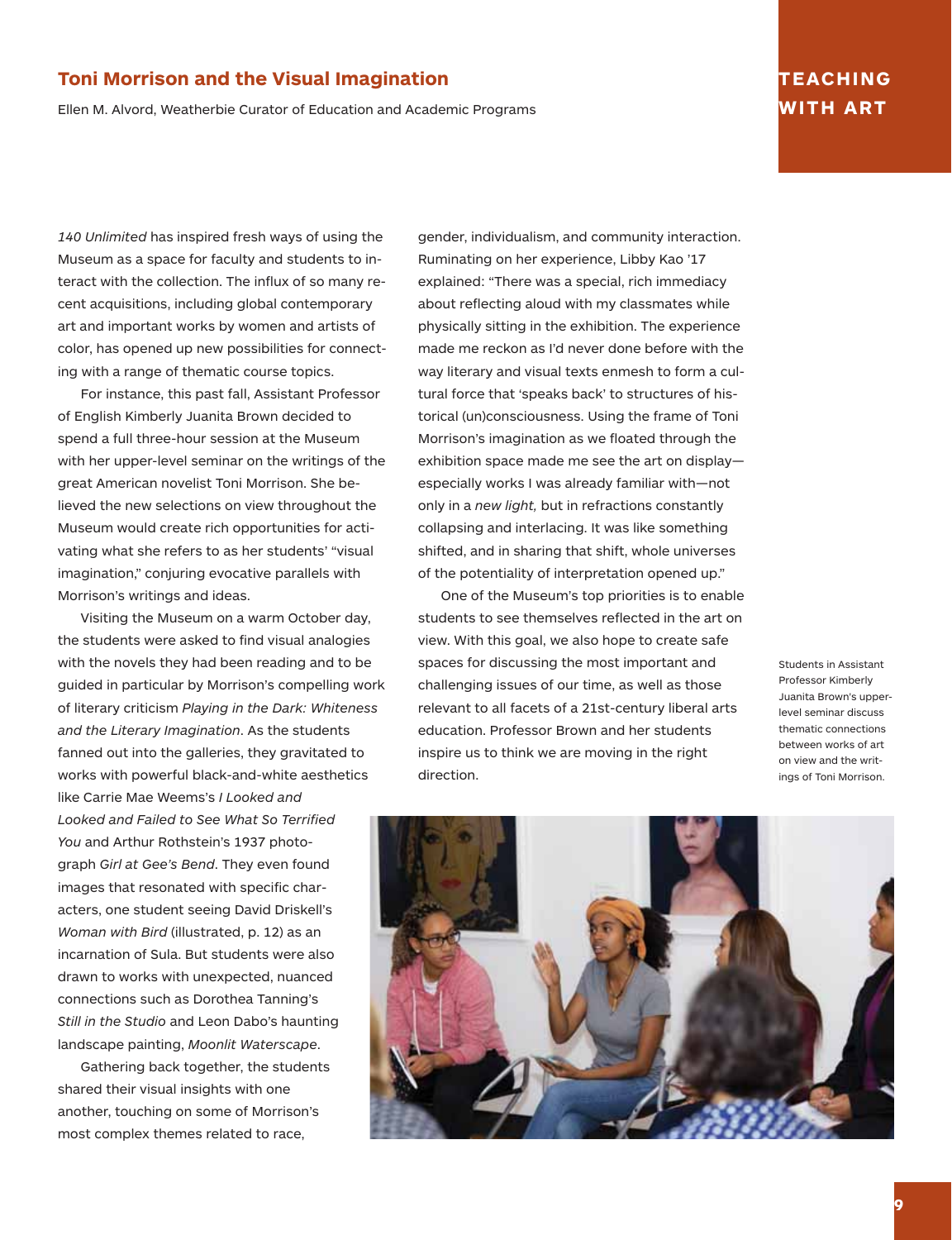## **CAMPUS COLLECTIONS**

#### **Mount Holyoke's Lost Museum**

Aaron F. Miller, PhD, Associate Curator of Visual and Material Culture

South Alcove, Zoological Cabinet, Lyman Williston Hall, date unknown Archives and Special Collections, Mount Holyoke College

On the heels of a year celebrating the Mount Holyoke College Art Museum's 140th anniversary, it is fitting to look back at the building that housed the College's very first art gallery, Lyman Williston Hall. Tragically, 2017 marks another anniversary: 100 years ago a fire destroyed Williston Hall. From its founding in 1876, the gallery set to bring together the riches of the natural world with artworks created by human hands. The Museum's current mission, "to spark intellectual curiosity and ignite a lasting passion for learning and creativity through direct engagement," mirrors Professor W. S. Tyler's opening address in 1876. He expounded that "science and art naturally dwell together. They belong to the same family. They are co-workers in the same work and to the same end . . . . "1 Tyler claimed the analysis of art and science "develops and disciplines the same faculties of observation and reason, together with . . . those of taste and imagination."2 The first vision for museum collections at Mount Holyoke combined the wonders of the natural and human-made world. Today, the Art Museum, Joseph Allen Skinner Museum, and other campus collections are continuing that legacy. Together faculty, staff, and students are breaking down the boundaries between the arts and sciences—an enduring legacy that was established more than 140 years ago.



 The Williston Hall museum was indeed a marvel to behold. Four stories of cabinets of scientific wonder and state-of-the-art classrooms with speaking tubes and electric bells contained everything from an extinct flightless Moa bird and a 22 ft. geological map to a fully articulated whale skeleton. The top floor housed the art collection, with the exception of antiquities, which were housed in the basement. The second story had the vast zoology collection and mineral cabinet including an entire set of important (and often massive) fossil casts from the Ward's Natural Science catalogue. The first story was comprised of a lecture hall, laboratories, and the botany collection. The basement was home to the geological cabinet and

Ichnological Cabinet, Lyman Williston Hall, after 1884 Archives and Special Collections, Mount Holyoke College



one of the most impressive collections of dinosaur footprints anywhere in the United States.

On the afternoon of December 22, 1917, the cry went up: "Williston Hall is on fire!"3 Although the art gallery had fortunately moved to a new space in Dwight Art Memorial Hall in 1902, the losses to the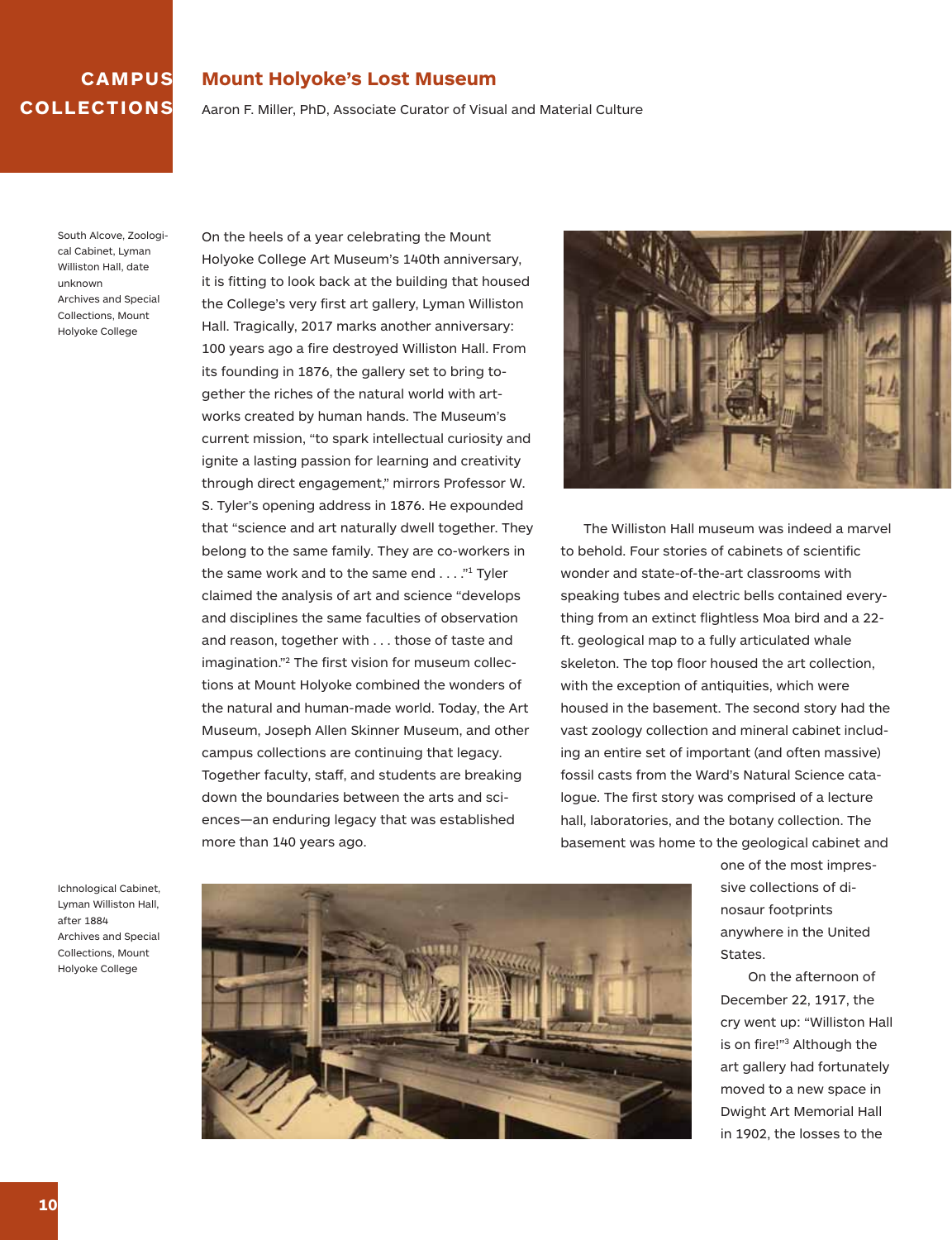Lyman Williston Hall, Art Gallery, ca. 1876– 77 Archives and Special Collections, Mount Holyoke College



irreplaceable collections of mineral specimens, fossils and casts, shells, taxidermy, and more were lost. Faculty and staff braved the flames to save what they could of the building's treasures. Abby Turner Howe (Class of 1896) recalled that "[Asa Kinney] thought of Miss [Mignon] Talbot's fossil, her famous dinosaur, but that was inaccessible to one man though two perhaps might have dashed up through the smoke and carried the heavy thing out."4 Howe goes on to poetically recount the event: "We all worked in that magic place, with the gorgeous light, the fierce heat near the fire, the rain of sparks even as far as Porter—the beauty of it all a thing to remember as well as the tragedy. There were wonderful red colors in the flames, great black swirls of smoke, a few explosions when the flames reached the chemicals. And then the glow of the smoldering heaps of ruins on the clouds of silvery white smoke and steam within the half fallen walls as the fire died down."5

remaining campus collections were severe. Vast

 However, like a phoenix, out of the ashes came new life. In response to the College's loss came scores of new objects from donors. Many of the tens of thousands of items that now make up the various campus collections came to Mount Holyoke as a result of the 1917 fire. Today, the Departments of Geology and Biology once again have stellar teaching and reference collections at their disposal.

 In her 1937 book, *On a New England Campus,* Frances Lester Warner (Class of 1911) reminisced about her first year initiation at Williston where new students would climb "through the turtle" in the fossil cast room of the museum. She mused upon Mignon Talbot's lost dinosaur, the blending of art and science, and the different modalities of time, writing: "Relative antiquity is a tantalizing thing. There is a skip in its beat that has always troubled the human imagination. To stand on the spot where one's forefathers stood: to stand on the spot where a Pharaoh stood: to stand on the spot where a dinosaur stood . . . which of these experiences has the most power to raise the bristles of the mind?"6 At Mount Holyoke we are lucky enough to have objects that allow us to ponder all of these questions. Today, as in 1876, we have collections that span the breadth of human and natural histories.

—————————————————————————————

<sup>1.</sup> W.S. Tyler, *Opening of Lyman Williston Hall. Address by Prof. W. S. Tyler, and Exercises of Dedication* (Springfield: Clark W. Bryan & Company, 1877), 18.

<sup>2.</sup> Ibid., 16.

<sup>3.</sup> Lindsay Theile '04 "Abby Turner Howe, Professor of Physiology, Documents Williston Fire, January 21, 1918," https://www. mtholyoke.edu/courses/rschwart/hatlas/fires/williston/turner2.htm. 4. Ibid.

<sup>5.</sup> Ibid.

<sup>6.</sup> Frances Lester Warner, *On a New England Campus* (Boston: Houghton Mifflin, 1937), 165.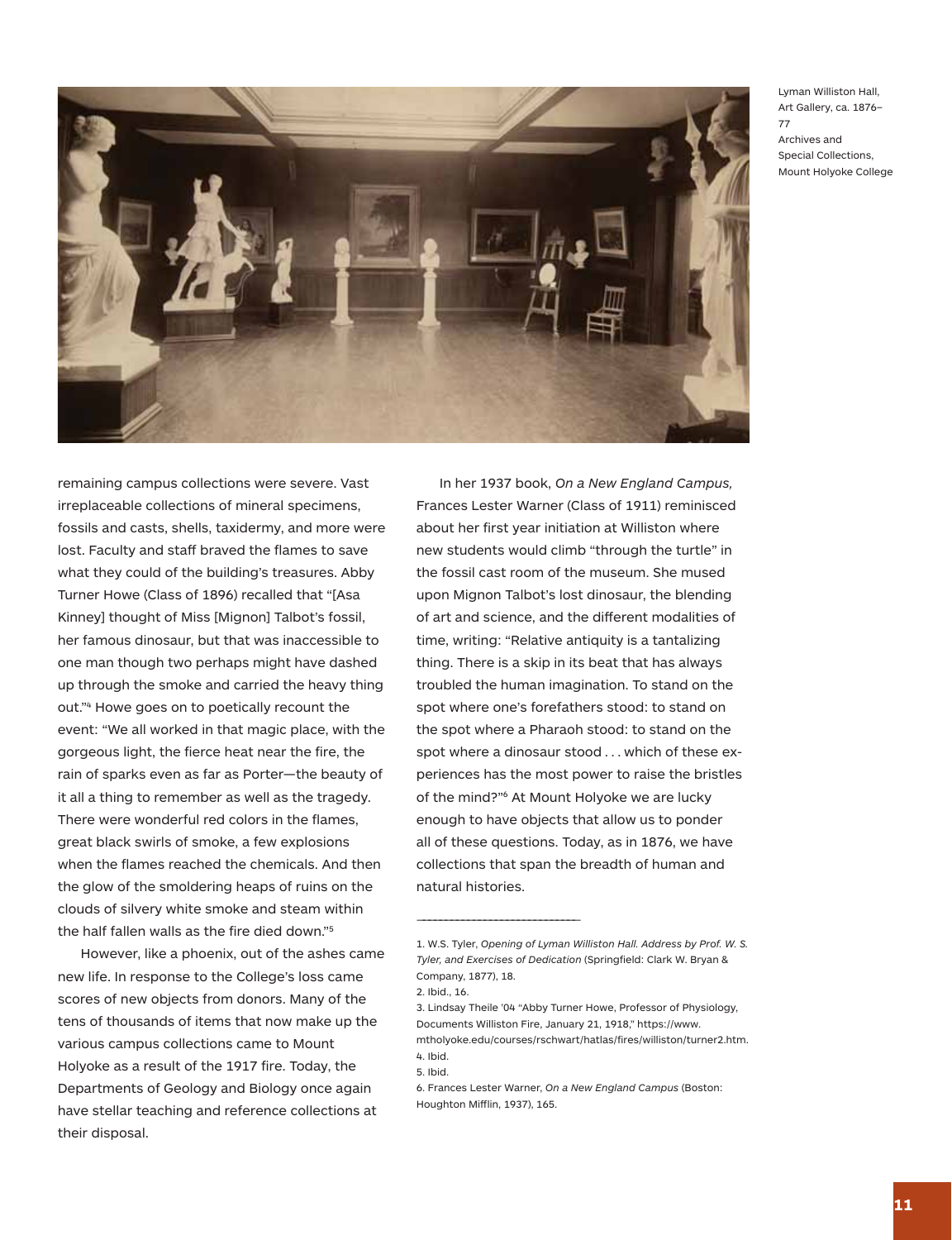## **NEW ACQUISITIONS**

### **Experimental Prints from the Ink Think Tank**

Hannah W. Blunt, Associate Curator

David Clyde Driskell, (American, b. 1931) *Woman with Bird*, 2011 Woodcut and reductive screenprint edition 14/35 Partial gift of the Experimental Printmaking Institute, Lafayette College and purchase with the Jean C. Harris Art Acquisition Fund 2016.2.16

*"The medium of printmaking is perhaps the most democratic form of artistic practice and provides unique opportunities for creative collaboration."*

Artist and master printmaker Curlee Raven Holton shares this insight knowingly from 20 years of experience heading the Experimental Printmaking Institute (EPI) at Lafayette College in Easton, Pennsylvania, which he founded in 1996. Holton created EPI, once referred to as the "ink think tank," to be a unique printmaking laboratory enabling liberal arts students to work hand in hand with professional artists, while also intending it to be "a doorway for artists of color to participate more fully in the art making process."

 Within the context of this highly experimental and collaborative workshop environment, the program has produced over 150 editions by more than 100 different participants. This includes some of this country's most acclaimed artists, such as Faith Ringgold, Richard Anuszkiewicz, David Driskell, Grace Hartigan, Benny Andrews, and Sam Gilliam.

 With the recent gift and purchase of 23 discrete prints and four print portfolios from EPI, the Mount Holyoke College Art Museum has now become one of the largest archives of art produced at the Experimental Printmaking Institute. These new acquisitions significantly add to the collection of associated prints previously donated to Mount Holyoke by Janet Hickey Tague ('66) and her husband, Harold Tague, long-time supporters of EPI, bringing the total number in the collection to nearly 50.

 These innovative works of art augment the Museum's holdings in contemporary master prints



and in works by African American artists. Highlights from the acquisition include a pair of lithographs by Abstract Expressionist Grace Hartigan; five highly experimental, painterly prints by David Driskell; Curlee Raven Holton's enchanting artist's book and accompanying portfolio of etchings, *Othello Re-imagined in Sepia;* and ten prints and two portfolios by Faith Ringgold, including her brightly colored and evocative illustrations to *Martin Luther King, Jr.'s Letter from Birmingham City Jail*. The richness of imagery will be relevant for classes from a variety of disciplines and have already enhanced installations in the Museum's galleries, including the current *140 Unlimited* exhibition.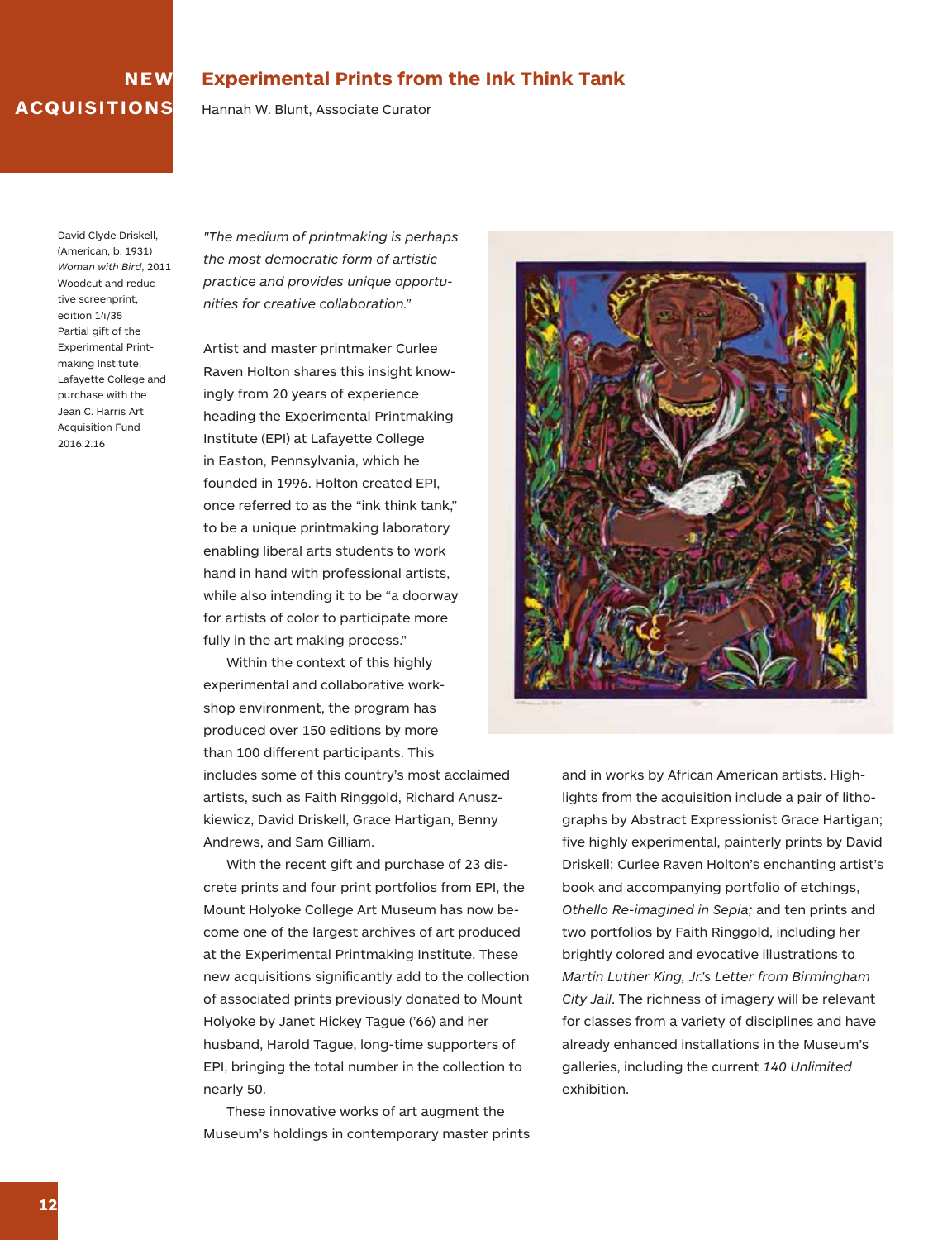## **Six-fold Screens Depicting the** *Tale of Genji*

Kendra D. Weisbin, Assistant Curator of Education

## **CURATOR'S DESK**

This fall, students in Assistant Professor of History Lan Wu's "History of Modern East Asia" course sat in front of newly installed Japanese screens depicting the *Tale of Genji*. The students practiced their observational skills, together working through the complex imagery on the screens and considering the ways in which these two remarkable objects can serve as primary documents in the study of history. The screens, which have not been on view in over a decade, were reinstalled in the Museum's Norah McCarter Warbeke Gallery of Asian Art in the fall as part of a sweeping effort to highlight new acquisitions, rarely seen masterworks from storage, and material culture throughout the galleries.

 The screens illustrate scenes from the *Tale of Genji*, a Japanese novel written in the Heian period (794–1185) that focuses on the life and romantic exploits of prince Genji. The scenes depicted here do not chart the progress of the novel, but rather are organized by season and, like Japanese text,

be seen playing in the snow while Genji and his wife recite love poems to one another.

 Screens depicting the *Tale of Genji* were popular dowry items for wealthy brides in the Edo period (1615–1868), probably because of the story's emphasis on courtly love. Weddings between the families of provincial lords *(daimyô)*, which were arranged to create and solidify political alliances, involved elaborate wedding processions, in which the dowry would be paraded to the groom's home. The daimyô would commission extravagant sets of gifts for their daughters' trousseaus, usually including a set of sumptuous screens like these. As items associated with the marriage of wealthy women, these six-fold screens are connected to other significant objects in the Museum's collection, such as the fine Renaissance *cassone,* and rare 1700s Hadley dowry chest, both of which are currently on view. Together these objects speak to the role of women in artistic patronage and political alliances—globally and across time.

Kano Masamitsu (Japanese, d. 1765) *Six-fold screen with scenes from the Tale of Genji*, mid-18th century Opaque watercolor on paper, gold leaf Gift of Florence Brugger (Class of 1922) in honor of the Centennial of the Alumnae Association 1972.25.Q.PI Photograph Petegorsky/ Gipe

right to left. The blooming cherry blossoms of spring grace the panels of the right screen (detail on p. 2), in which an ancient Japanese ball game called *kemari* is being played at Genji's palace. One of the players catches a glimpse of Genji's beautiful new wife, and this chance encounter turns into a tumultuous love affair. The left screen (right) depicts summer in the palace, followed by autumn, displayed by the bright red Japanese maple. The left screen's last two panels depict winter, and ladies of the court can

are meant to be "read" from

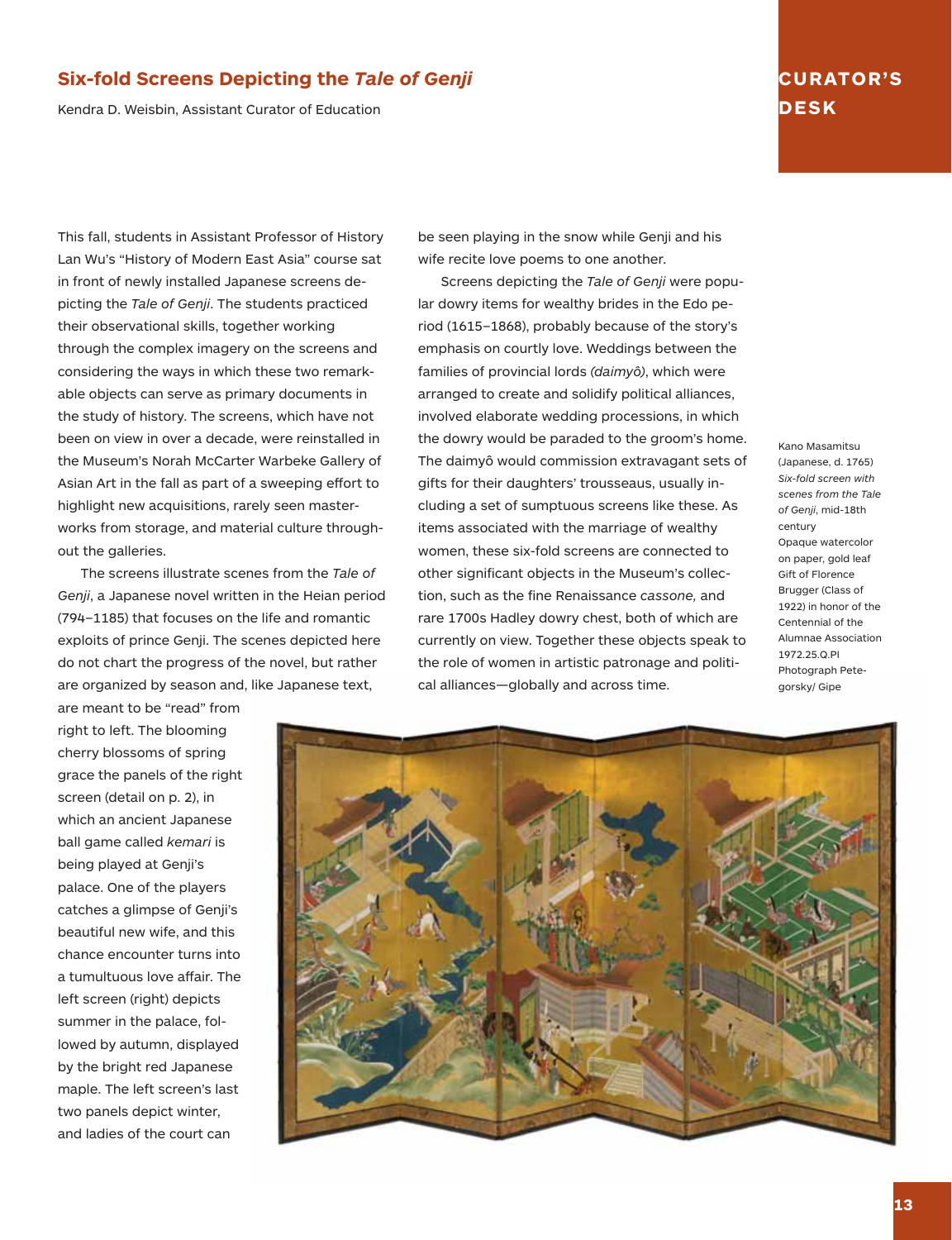

**ART MUSEUM ADVISORY BOARD ·** Susan (Abert) Noonan '82, Chair · Judith (Karlen) Stein '75, Vice Chair · Norman F. Abbott · Patty (Perkins) Andringa '66 · Astrid (Rehl) Baumgardner '73 · Ludmila (Schwarzenberg) Bidwell '67 · Anna B. Boatwright '07 · Beth A. Chernichowski '73 · Louisa Cunningham '75 · Julie (Herzig) Desnick '73 · Patricia (Altman) Falkenberg '64 · Linda Friedlaender · Anne (Greer) Garonzik '64 · Beverly (Parks) Greenberg '62 · Curlee Raven Holton · Ann M. Hotung '82 · Elizabeth A. Kind '82 · Julie (Lavin) Loria '86 · Judith W. Mann '72 · Elizabeth M. O'Brien '83 · Mia A. Schlappi '86 · Gaynor (Richards) Strickler '73 · Susan Strickler '73 · Susan (Stevens) Sullivan '64 · Susan (Hedlund) Vicinelli '64 · Jennifer (Josselson) Vorbach '78 · Jie Xia '11 · Michelle T. (Yun) Mapplethorpe '96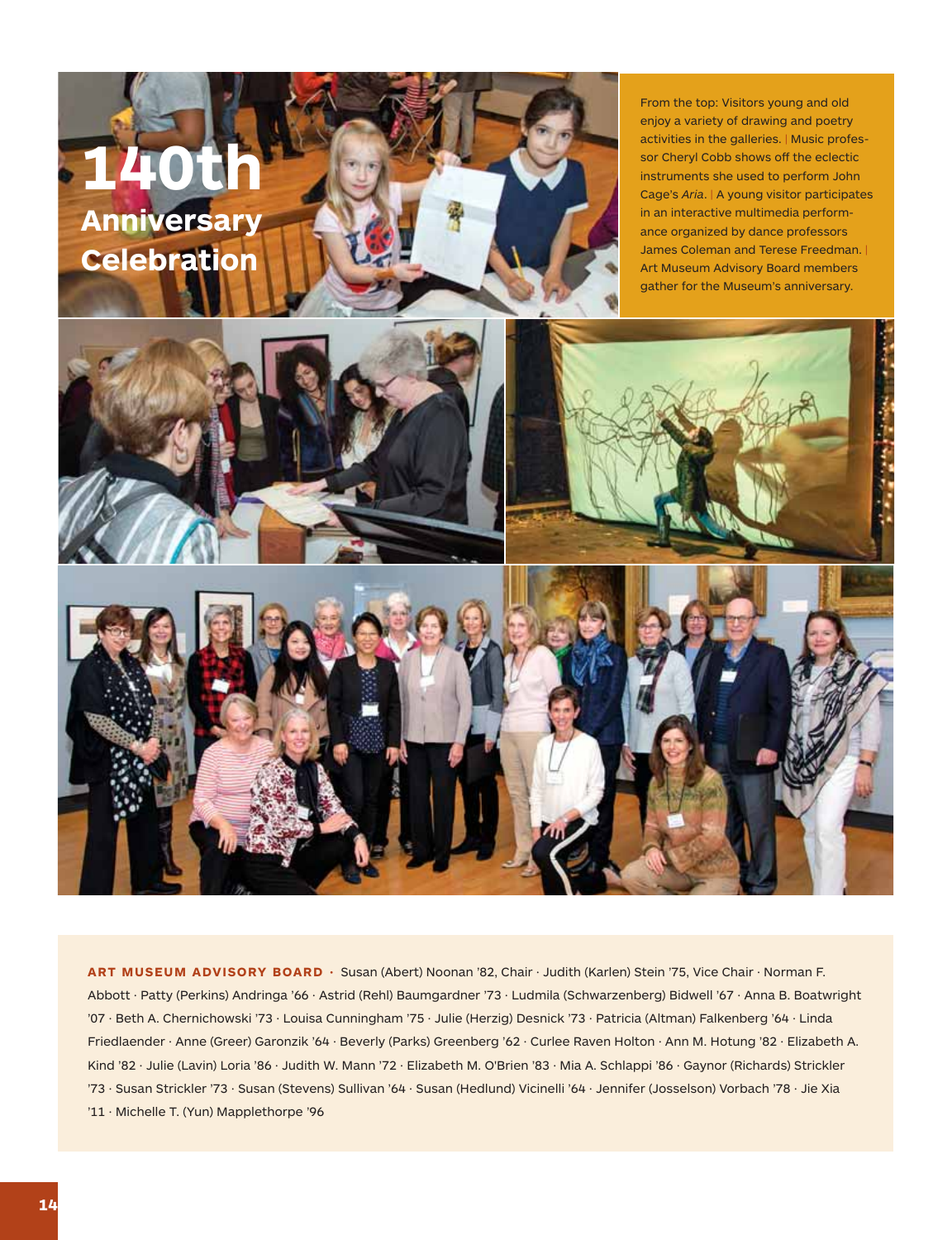

Friends of Art Membership Levels

## **Become a Friend of Art**

The Mount Holyoke College Art Museum is *your* Museum. A place you can visit in person or online to learn, meditate, make connections, be inspired, and spark your creativity. The Museum is many things to many people. Get involved and support *your* Museum today.

Roman *Brooch with cameo portrait of a woman,* 3rd century CE Gold and shell Museum Purchase 1926.4.C.I

## **Engage with art! Become a member!**

| Current Student FREE                                                                                                                                                                                                                         | Family/Dual Member \$50 | Fellow \$1000            |
|----------------------------------------------------------------------------------------------------------------------------------------------------------------------------------------------------------------------------------------------|-------------------------|--------------------------|
| Recent Alumna* \$10                                                                                                                                                                                                                          | Contributor \$100       | Director's Circle \$1500 |
| *Mount Holyoke alumnae who graduated<br>within the last 5 years                                                                                                                                                                              | Supporter \$250         | Patron \$2500            |
| Individual Member \$30                                                                                                                                                                                                                       | Sponsor \$500           | Benefactor \$5000        |
|                                                                                                                                                                                                                                              |                         |                          |
|                                                                                                                                                                                                                                              |                         |                          |
|                                                                                                                                                                                                                                              |                         |                          |
|                                                                                                                                                                                                                                              |                         |                          |
|                                                                                                                                                                                                                                              |                         | $\Box$ AmEx              |
| Checks may be made payable to Mount Holyoke College Art Museum or MHCAM.                                                                                                                                                                     |                         |                          |
| Return this form to: Mount Holyoke College Art Museum, Lower Lake Road, South Hadley, MA 01075                                                                                                                                               |                         |                          |
| I would like more information on donating art.                                                                                                                                                                                               |                         |                          |
| I would like more information on endowing a fund, gifts that provide income, or establishing a<br>bequest.                                                                                                                                   |                         |                          |
| Memberships are tax-deductible contributions to support the Mount Holyoke College Art Museum,<br>a department of Mount Holyoke College. Memberships are valid for one year.<br>Questions? Call 413.538.2245 or email artmuseum@mtholyoke.edu |                         |                          |
| Thank you for your support!                                                                                                                                                                                                                  |                         |                          |
|                                                                                                                                                                                                                                              |                         |                          |